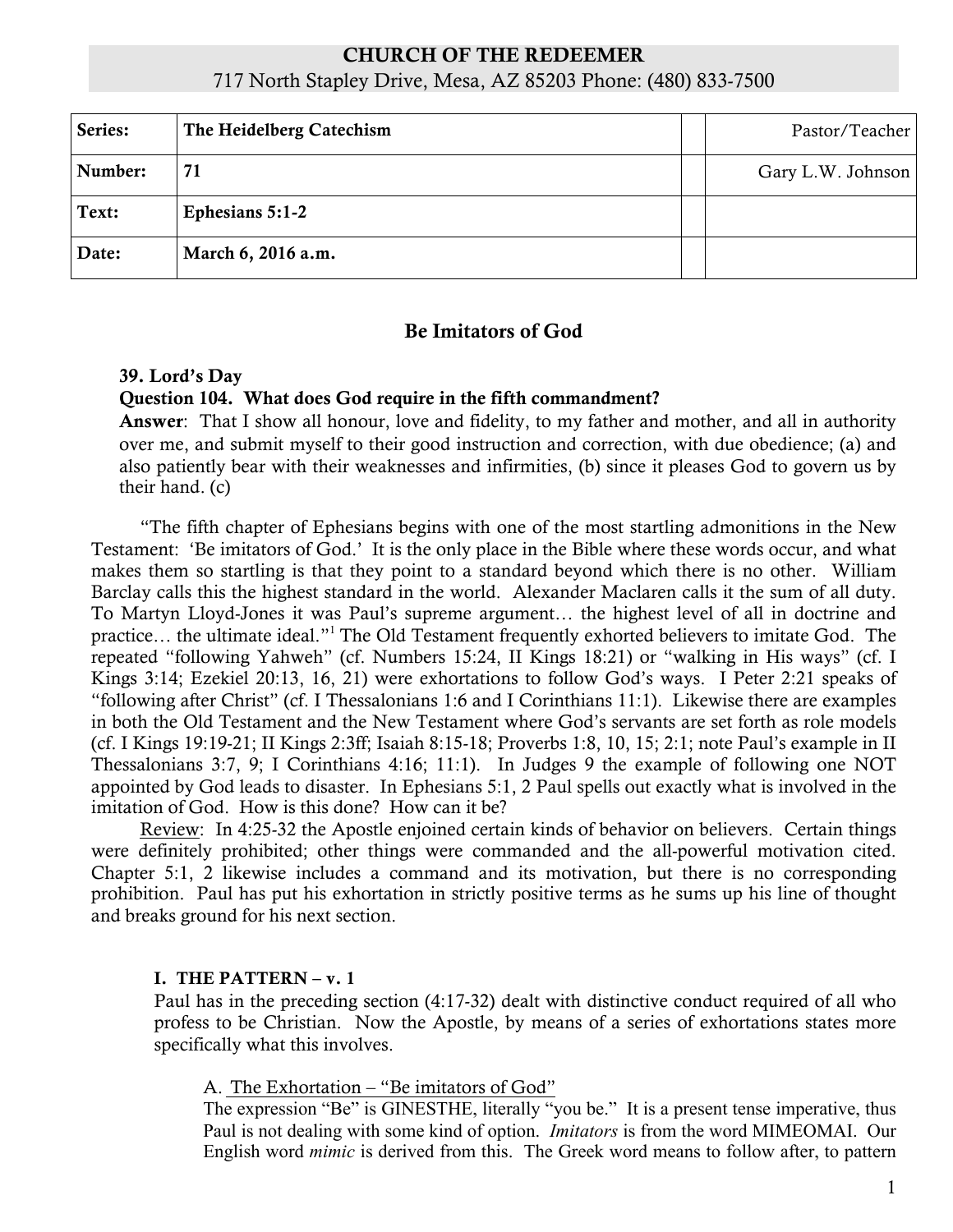oneself along the same lines. The word is used in the relation of a pupil to his teacher, or, rather, of a disciple to his master. "It can describe the power of the educational process as well as the goal of education… Plato's relationship to Socrates was that of an imitator in the best sense."<sup>2</sup> To pattern one's life after God is not accomplished overnight. It is a lifelong process.

### B. The Encouragement – "...as dearly loved children"

The reason for imitating God is simple; believers are His children, His beloved ones. The specific area where they are to pattern themselves after God is His mercy and forgiveness. The exhortation is immediately connected with the last verse of Chapter 4. This is not done in the energy of the flesh. Believers are "born of God"; they are indwelled by the Spirit of God. "There is a world of difference between doing good works on a legalistic basis of trying to make ourselves worthy to be good enough for God to accept, and good works out of love because we are God's children."<sup>3</sup>

## II. THE PATH $-v.2$

"The corresponding responsibility for the believer is the imitation of Christ. Like mortification, this is a notion which, because of its abuse, has often fallen into disuse among evangelical Christians. But it is thoroughly biblical. Union with Christ for the Thessalonians meant that they 'became imitators of the Lord' (I Thessalonians 1:6). We are to have the 'mind of Christ' (I Corinthians 2:16), who left his disciples an example 'that you should do as I have done for you' (John 13:15). When Peter urges slaves to live as Christians, he tells them: 'Christ suffered for you, leaving you an example, that you would follow in his steps" (I Peter  $2:21$ ).<sup>4</sup>

# A. The Exhortation – "... and live a life of love"

The word translated "live" is PERIPATEITE, literally to walk, present imperative. This word is used eight times in Ephesians. Paul's language implies a certain pathway that believers are to walk. In I Corinthians 13 the Apostle calls love "a way." The word "love" requires explanation, especially in our day and age. The word is the wellknown AGAPĒ, a self-sacrificing, giving love.

## B. The Example – "…just as Christ loved us"

The word trans. "just as" is KATHŌS. It introduces a reason, a comparison, and a quote. It is used here to emphasize why believers are to walk in love. How did Christ love us?

- 1. ITS EVIDENCE: "…and gave himself up for us" He gave (PAREDŌKEN, comp. with. 5:25 and Galatians 2:20; Romans 4:25) Himself (comp. Isaiah 53:9, 12) for (HUPER, lit. on behalf of, in the place of, instead of, the preposition stresses substitution) us (i.e. believers).
- 2. ITS EFFECT: "…as a fragrant offering and sacrifice to God." The word for "fragrant offering" is PROSPHORA. It's Heb. counterpart is MINHAH. The Gk. word for "sacrifice" is THYSIA. The Heb. Is ŌLÂH. The first term could refer to the burnt offering, lit. for an odor of a sweet smell, an expression used in the O.T. in connection with whole burnt offering, in whose ritual the element of consecration was very prominent. The second term has direct reference to the blood sacrifice used in the sin offering.

CONCLUSION: Christ gave Himself up in death for us. This was the supreme evidence of His love for His sheep. Paul marshaled this doctrine forward as an example for the imitation of believers in